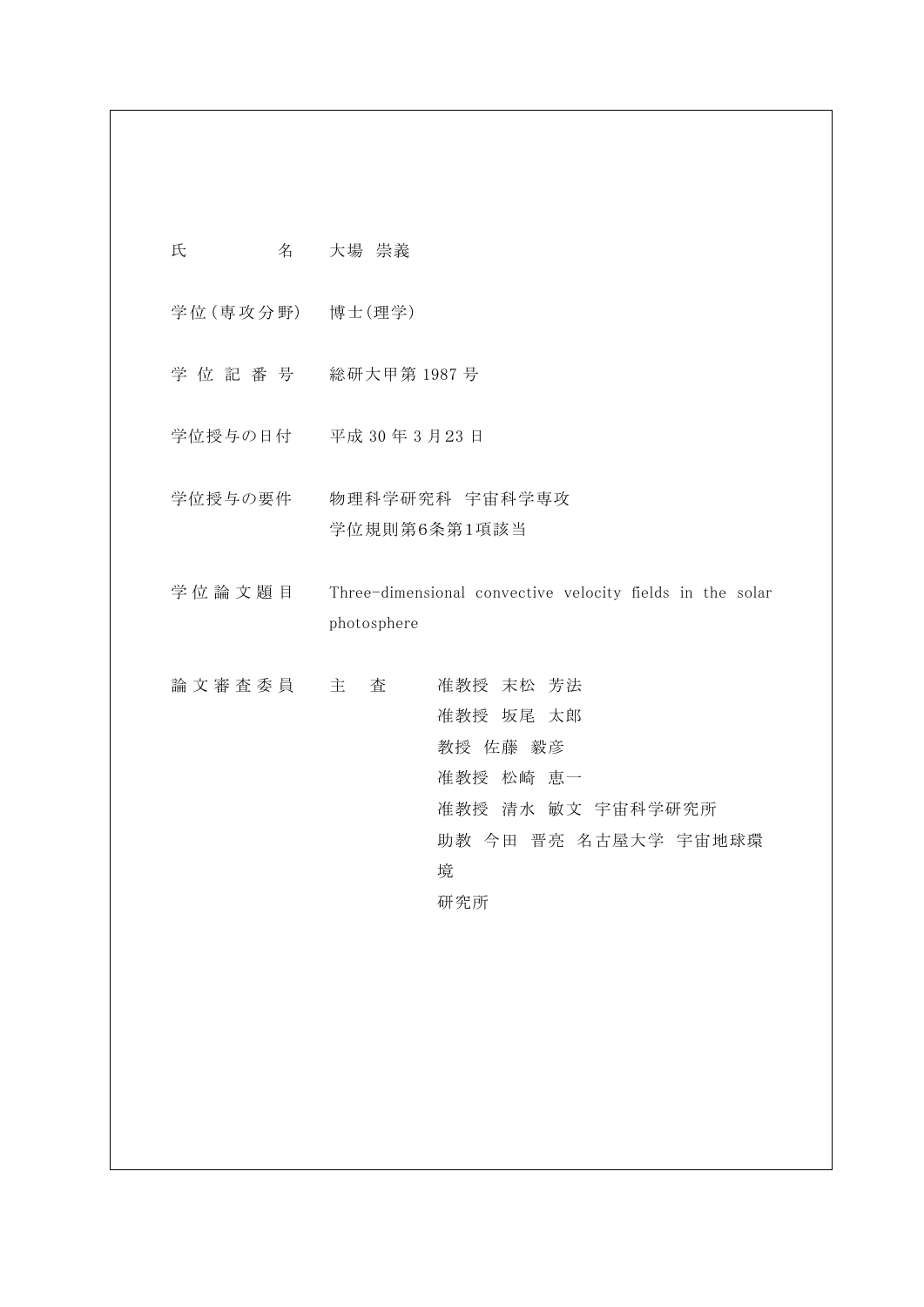#### 論文の要旨

### Summary (Abstract) of doctoral thesis contents

The solar photosphere is well-defined as the solar surface layer, covered by enormous number of bright rice-grain-like spot called granule and the surrounding dark lane called intergranular lane, which is a visible manifestation of convection. A simple scenario of the granulation is as follows. Hot gas parcel rises to the surface owing to an upward buoyant force and forms a bright granule. The parcel decreases its temperature through the radiation emitted to the space and its density increases to satisfy the pressure balance with the surrounding. The resulting negative buoyant force works on the parcel to return back into the subsurface, forming a dark intergranular lane.

The enormous amount of the kinetic energy deposited in the granulation is responsible for various kinds of astrophysical phenomena, e.g., heating the outer atmospheres (the chromosphere and the corona). To disentangle such granulation-driven phenomena, an essential step is to understand the three-dimensional convective structure by improving our current understanding, such as the above-mentioned simple scenario.

 Unfortunately, our current observational access is severely limited and is far from that objective, leaving open questions related to vertical and horizontal flows in the granulation. The first issue is several discrepancies in the vertical flows derived from the observation and numerical simulation. Past observational studies reported a typical magnitude relation, e.g., faster upflow and slower downflow, with typical speeds of  $\approx 1$  km/s in both directions. This faster upflow trend is opposite to that in numerical simulations, in which downflow is faster than upflow imposed by gravitational attraction and gas pressure gradients. Besides, the flow speeds in numerical simulation are much faster than those in the observation. The second issue is that, while determining the amplitude of the horizontal flow is a key element in understanding the three-dimensional convective structure, this amplitude is severely hindered. The energy injection from the photosphere into the corona depends strongly on this amplitude. While preexisting numerical models successfully reproduce the hot corona by adopting amplitude of typically 1 km/s, previous observational works reported a few hundred m/s.

For tackling those two questions, attaining high spatial resolution is a key to success. Insufficient resolution blends the signals from granules and intergranular lanes each other, which makes downflow signals from narrow intergranular lanes preferentially canceled with upflow ones. The required spatial resolution is even demanding for a derivation of the horizontal flows. Their Doppler signals can be recorded at the solar limb, where the line-of-sight (LOS) of an observer is aligned with the horizontal direction to the solar surface. Any solar limb observations are subjected grossly to the spatial degradation effect, namely the foreshortening effect.

Unfortunately, the resolution performance of the current observational instruments is still insufficient for this purpose, even with the Hinode spacecraft, which has the highest spatial resolution among the current space-borne telescopes. The author challenges to improve the image quality by developing a deconvolution technique, which is a compensation method for optical distortion, diffraction, and scattering of light in an imaging instrument. While conventional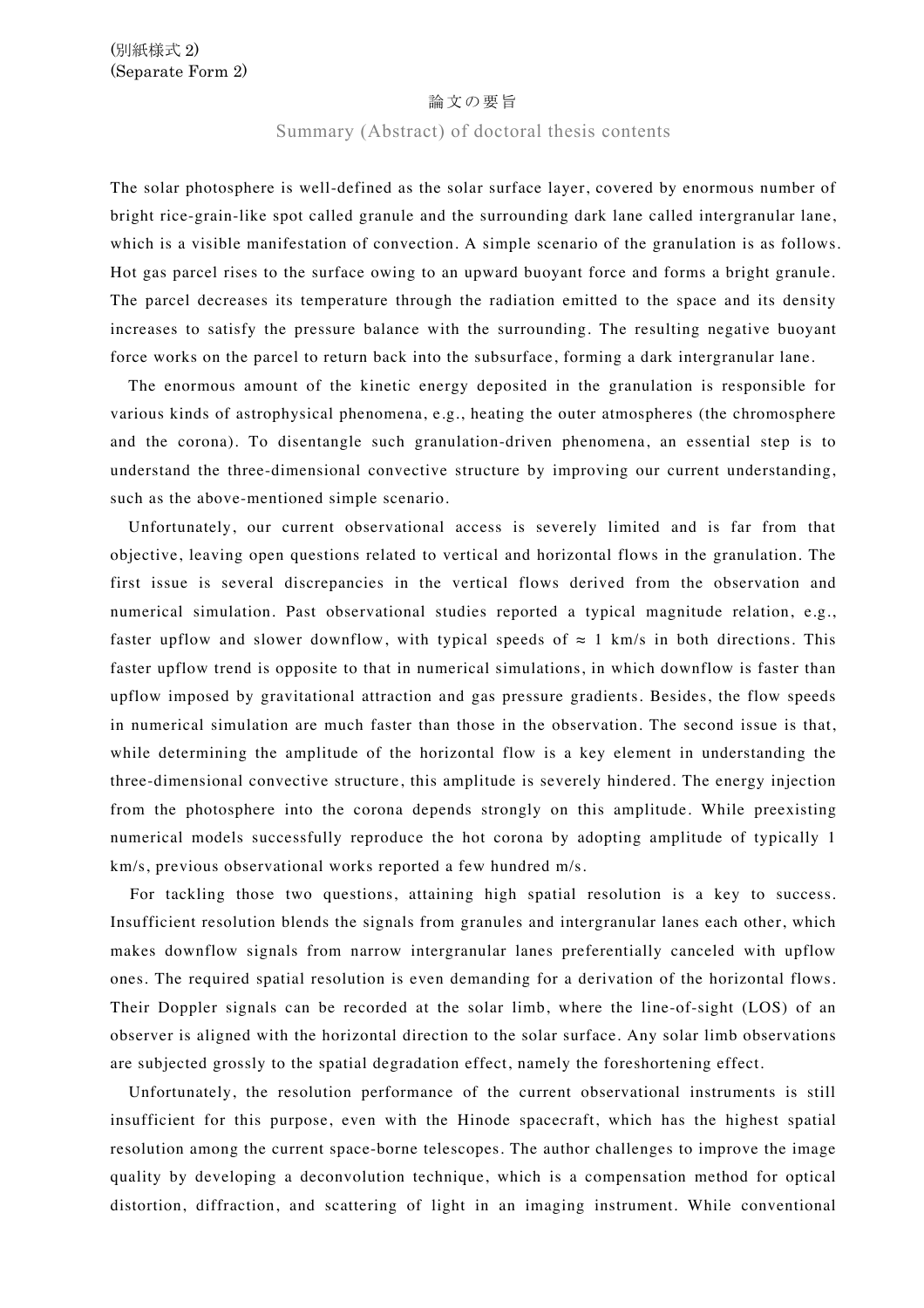# (別紙様式 2) (Separate Form 2)

deconvolution techniques have a problem in amplifying the noise signal, our deconvolution technique adopts a regularization term designated to suppress the noise amplification. Through a verification work with a synthesized granulation image, our deconvolution technique is confirmed to retrieve a non-degraded image by successfully avoiding the noise enhancement.

This study uses spectral data provided by the Hinode satellite, and its data quality is improved by our deconvolution technique. The examined dataset covers almost all the angles from the solar disk to the limb  $(0^{\circ} - 83^{\circ})$  in the solar latitude) so that we reasonably diagnose the horizontal flow with multiple LOS angles to the granulation.

We summarize separately the scientific results of the vertical and horizontal flows.

### (i) Vertical flows

Our deconvolution provides a tiny scale of intergranular downflowing distribution. Upflows in the edge of each granule transform to downflows. Regarding downflows, we detect two different phenomena with the deconvolution: pre-existent intergranular lanes become generally wider, occupying larger areas, but also narrow intergranular lanes, hindered by the scattered light contamination, newly appear. The LOS velocity ranges from -3.0 km/s (upward) to +3.0 km/s (downward) after the deconvolution while it does from -2.0 km/s to +1.5 km/s before the deconvolution. The downflow speed is more enhanced than upflow one. This is because the deconvolution processing reasonably corrects for a preferential cancellation of Doppler signals in darker intergranular lanes. Thus, deconvolution changes the magnitude relation from faster upflow and slower downflow to almost comparable. These characteristics, i.e., up- and downflow magnitude relation and their flow speeds after deconvolution, match closer to those derived from numerical simulations. Therefore, correcting the instrumental scattered light contamination produces results that are in agreement with those predicted by numerical simulations.

# (ii) Horizontal flows

Our deconvolution technique relaxes the foreshortening degradation, providing accessible solar latitudes from  $0^{\circ}$  (purely vertical to the observer) to 53 $^{\circ}$ . In root-mean-squared (RMS) amplitude, the measured LOS velocity monotonically increases from 0.9 km/s to 1.6 km/s along the latitude of  $0^{\circ}$  to 53°. A horizontal flow of 1.6 - 1.9 km/s in RMS matches the above amplitude variation, which is two or three times larger than those reported before. Our amplitude exceeds theoretically-required values in all the preexisting coronal heating models for reaching the typical coronal temperature (e.g., one million degree).

# (iii) Three-dimensional convective velocity field

The granulation generally represents a radial divergent flow from a granular center, and small parts of the flow streams along the azimuthal direction. From the three-dimensional convective flow structure, derived with deconvolution, we discover the fastest horizontal flow in intergranular lane.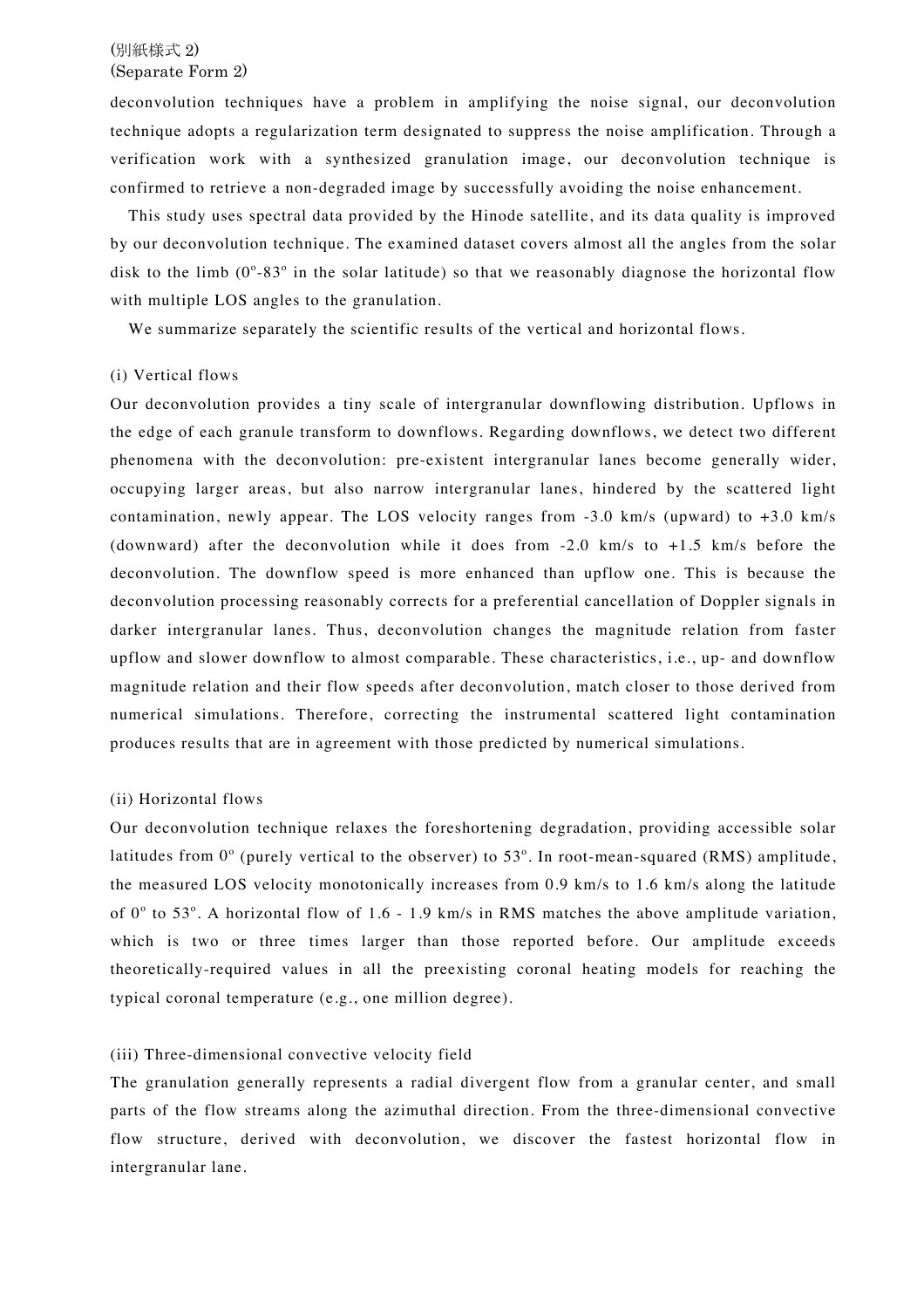# (別紙様式 2) (Separate Form 2)

While our conventional understanding regarded intergranular lanes as simply-downflowing region, this study suggests that the horizontal flow, initially accelerated from the center of granular cells, moves outwards until it reaches intergranular lanes.

Our deconvolution technique makes it possible to describe the solar surface convection with unprecedented high data quality. Consequently, this study remarkably pushed forward our understanding of not only the granulation but also the granulation-driven phenomena pervading the sun.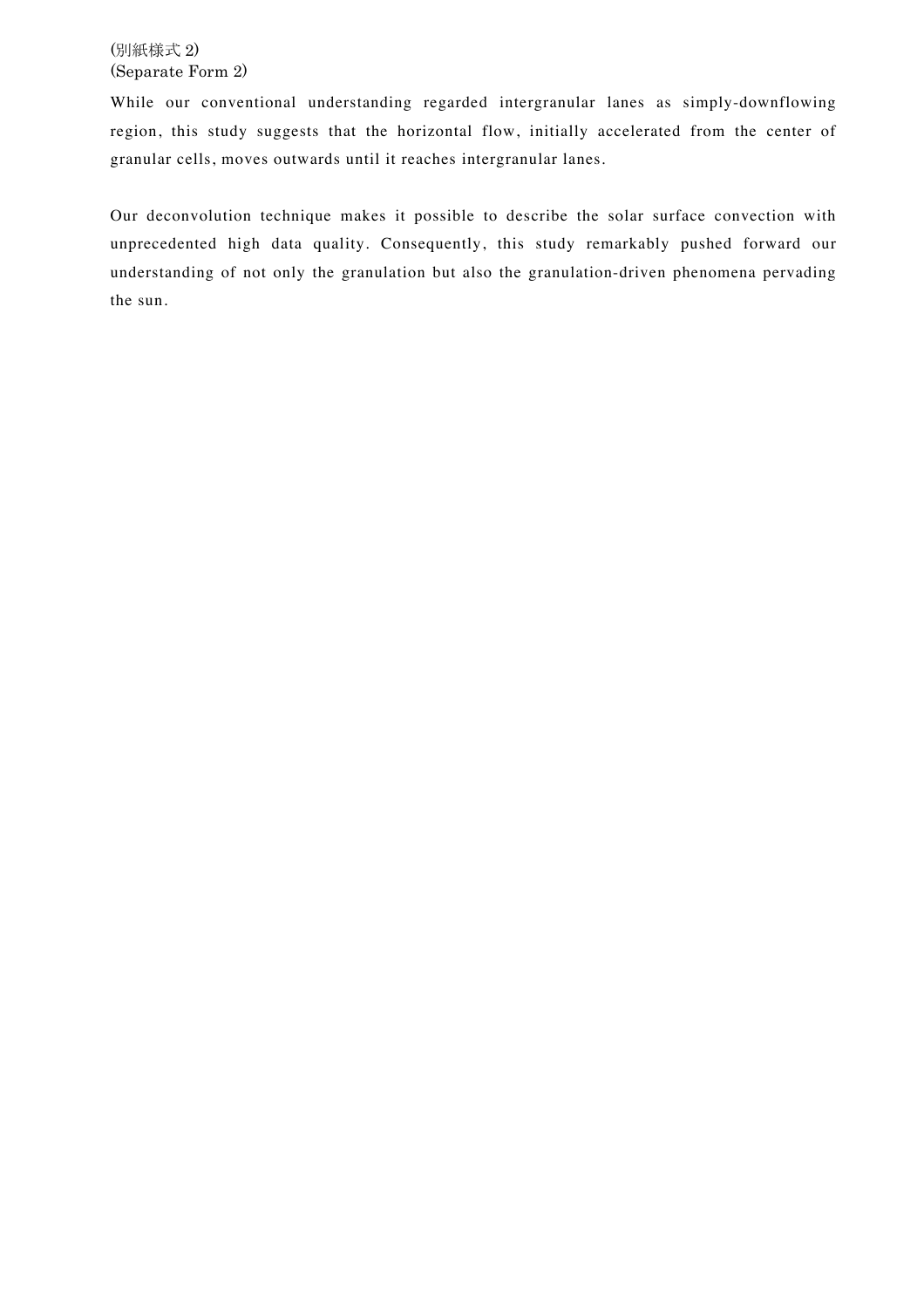#### 博士論文審査結果の要旨

Summary of the results of the doctoral thesis screening

太陽のような晩期型の恒星では対流層が光球直下にあり、そこで発生する運動エネルギ 一が磁力線を介して上空に運ばれ、彩層、コロナで熱化され、光球(温度6千度)よりも 高温(彩層1万度、コロナ100万度)の大気が形成されると考えられている。太陽では光 球直下の対流構造を明暗の斑模様(粒状斑)として観測することができ、その鉛直・水平 運動速度を求めることができるが、これまで空間分解能が不十分であったり、散乱光の影 響が大きかったりしたため、定量的に信頼できる結果が得られていなかった。本博士論文 は、太陽光球でみられる対流運動を太陽観測衛星「ひので」の光球分光スペクトル線を用 いて、詳細かつユニークな解析の元、今までになく高分解能の速度場構造を定量的に導出 し、彩層・コロナ加熱に十分な運動エネルギーが対流運動にあることを示したものである。

対流運動をスペクトル線のドップラー変位で求めるときに問題となるのは、明暗構造で 速度の向きが異なるため、明暗構造が分解できていない、或いは散乱で明暗構造のスペク トル線が混じり合うと、得られるドップラー変位が小さくなってしまうことである。「ひの で」分光装置は0.32 秒角の空間分解能を持つが、1-2 秒角の粒状斑・粒状斑間隙の大き さに対して十分でなく、回折による散乱の影響(PSF)が無視できない。このため、本博 士論文では、散乱 (PSFによる光の広がり) の影響を取り除くデコンボリューションの手 法を分光データに適用した。デコンボリューションは像改善のために広く用いられている 手法であるが、解析に用いた太陽面スリットスキャンされた2次元分光データに適用する ため、「ひので」分光データの取得観測案を独自に提案し、スペクトル線の再現に独自の手 法を開発している (出願者主著査読論文として出版済み)。このデコンボリューションによ り、太陽中心面近くの対流鉛直運動速度、太陽縁寄りの対流水平運動を高分解能、高精度 で求めることを可能にした。

加えて、スペクトル線が形成される大気高度が、線強度で異なる(スペクトル線の中心 ほど浅い大気層を反映する)、また太陽面中心から縁に向かってより上層を観測できること を利用し、スペクトル線バイセクター法により、光球での対流運動速度の深さ方向の分布 の詳細導出を可能とした。

結果、対流鉛直速度については、これまで上昇速度が下降速度より速い結果になってい たものが、両者がほぼ等しい結果となり、連続の式の関係と整合する結果を得た。また、 速度自体もファクター2程度大きい結果で、深さとともに±3km/s と光球での音速の半分 近くに達する、ダイナミックな対流の描像が得られた。対流高速下降流は、磁束管内の下 降流を磁気ポンピング効果で誘発し、強いリバウンド衝撃波として彩層・コロナを伝播・ 加熱すると予想される。一方、対流水平速度は、粒状班間隙内で最大となることを初めて 明らかにし、二乗平均平方根(rms)速度2 km/s 弱とこれまでより、大きな速度が得られた。 水平速度は粒状班間隙に達していることから、そこに存在する磁束管を移動、揺らす元と なり、上向きのポインティングフラックスとして、運動エネルギー輸送が期待される。こ れまでの数値シミュレーションでは 1km/s程度の速度場があると、太陽コロナ加熱に十分 なエネルギー輸送が起こると示唆しており、本結果は数値計算を観測的に支持する結果で ある。